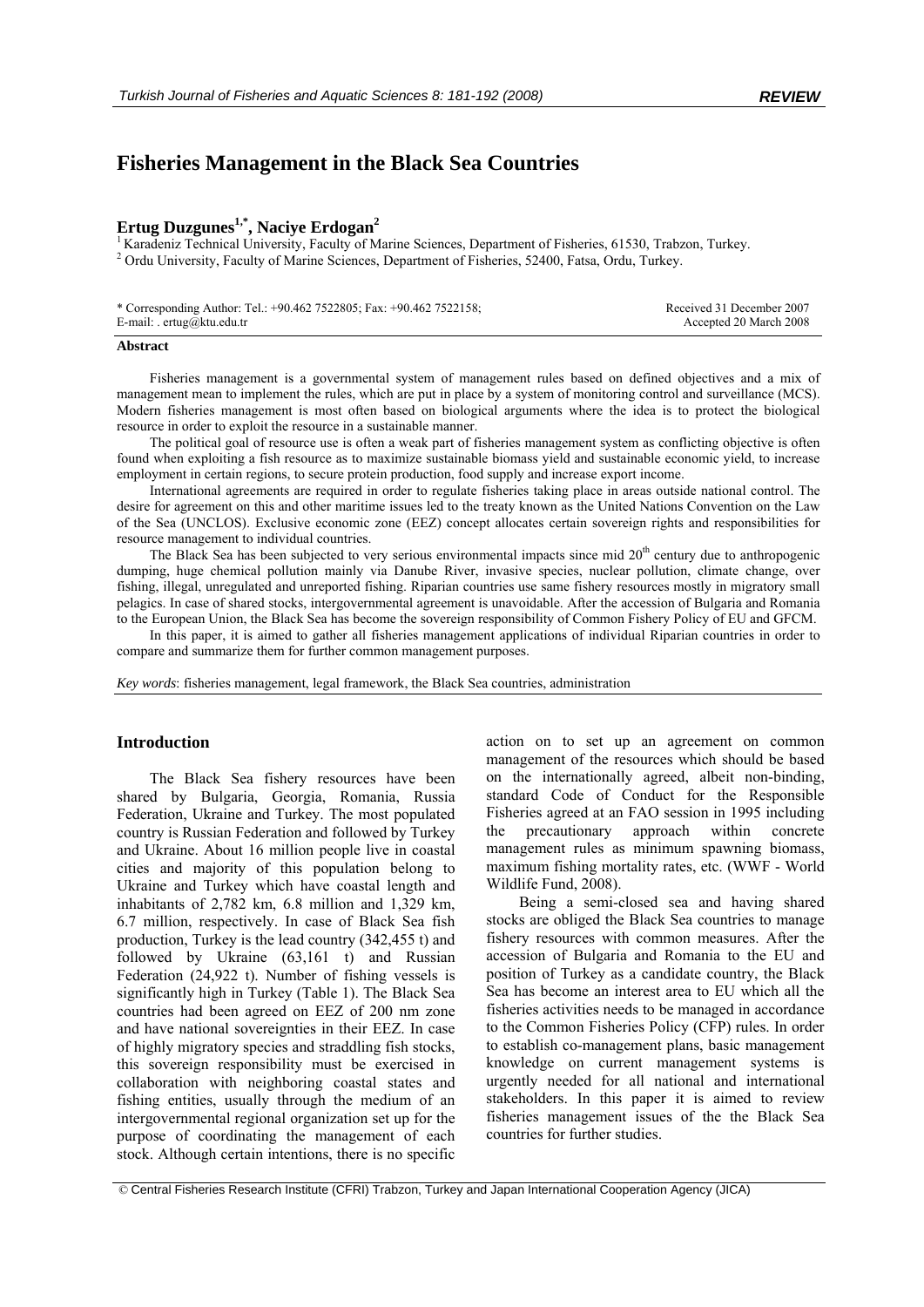| Data                                                    | <b>Bulgaria</b> | Georgia | Romania | Russian       | Turkev  | Ukraine     |
|---------------------------------------------------------|-----------------|---------|---------|---------------|---------|-------------|
|                                                         |                 |         |         | Federation    |         |             |
| Population <sup><math>\frac{1}{x}</math></sup> (x 1000) | 7.965           | 5.177   | 22.387  | 144.082       | 70.318  | 48,902      |
| Coastal Population $(x1000)$                            | 714             | 650     | 746     | 1.159         | 6,700   | 6,800       |
| Coastal Length (km)                                     | 354             | 310     | 225     | $800^2$       | 1.329   | $2,782^2$   |
| Total Fish Production (t)                               | 11,000          | 3,000   | 13,000  | $3,051,000^3$ | 644.000 | $229,000^3$ |
| Black Sea Production (t)                                | 2,843           | 2,837   | 1.824   | 24,922        | 342,455 | 63,161      |
| Number of Fishing Vessels                               | 1.261           | 360     | 436     | 2912          | 7,308   | 2,300       |

**Table 1.** Some demographic and fisheries data of the Black Sea countries

<sup>1</sup> Demographic data in 2000.

2 Including Azov Sea.

3 Includes high seas fisheries.

#### **Bulgaria**

Prior to 1989, Bulgaria produced large quantities of seafood and the majority of the products available were locally produced fish (mackerel, trout, carp and sprat) with very limited imports. The industry went through a major restructuring as the fleets, fisheries and processing plants were privatized after 1989. In 2000, the industry started registering its first years of growth but since 2002 the total catch has declined each year. Measures have been implemented by the Ministry of Agriculture to increase the fish population and total catch quantity. A computerized system has been implemented by Government of Bulgaria (GoB) to provide recent and accurate catch and price figures (FAO, 2008a).

Bulgarian fishing fleet was state owned and operated before 1989. According to the regulations of GoB, fishing operations can only be carried out by the national fleet, with exports being minimal. To meet domestic demand, the Bulgarian national fleet significantly over-fished the Black Sea, and the populations of mackerel, turbot, sprat and anchovies were dramatically declined due to pollution and invasive species. Privatization of the fishing fleet has started in 1989 has caused a decline in the total catch from the Black Sea (Prodanov *et al.* 1997). Private companies became fully functional by 1999 and the total catch figures rose, but the total catch has significantly declined from 15,419 t in 2002 to 5,434 t in 2005 (Table 1). In case of marine capture fish, production was 9,653 t in 2002 and declined to 3,408 t in 2005. The GoB imposed quotas to prevent over fishing i.e. a quota of 50 t for turbot was set in 2003, but it was not met (40.8 t produced) and decreased to 30 t in 2007.

The number of fish farms grew significantly from 127 in 2003 to 204 in 2005 (15.8 million total fingerlings, 2,898 t total fish to 26.2 million fingerlings, 4,165 t total fish, respectively) producing carp (118 farms, 1,313 t), sturgeon (4 farms), game fish (1 farm), trout (59 farms, 1,549 t), polyculture farms (8 farms) and mussel (15 farms, 171 t). Fish consumption per capita is 4.2 kg in 2005.

In compliance with Fisheries and Aquaculture Act – FAA (2001) provisions and the Waters Act (1999), commercial and recreational fishing cover the Bulgarian zone along the Danube, on-shore sea water areas, the territorial sea waters and the Black Sea EEZ, as well as the Danube riverine areas, coastal lakes and marshland. The Convention on Biological Diversity (CBD) was ratified by Bulgaria and came in force in 1996. There are several units of Ministry of Environment and Water (MoEW) involved in CBD implementation referring to living aquatic resources diversity such as the National Nature Protection Service, Aquatic Resources and Water Quality Department and 15 Regional Inspectorates on Environment and Waters (RIEW) responsible to follow up fisheries issues as well as incorporation with Economic Analyses and Forecasts Agency (EAFA) and National Forestry Directorate (The Convention on Biological Diversity, 2008).

The Fisheries and Aquaculture Directorate is responsible for implementation of fisheries legislation. It performs activities concerning the conservation and reproduction of fishery resources, control of implementation of established fishing activities in inland waters, the Bulgarian coastal zone in the Black Sea, and the Danube River (control of fishing activities, issuing of fishing licenses, maintaining the fishing vessels register, collecting and processing of fisheries statistics, etc.), participates in activities of international fisheries organizations, and related tasks. Regional offices (27) are responsible for implementing fisheries legislation at a regional level, and are primarily involved in control and monitoring activities. EAFA is responsible for:

- Implementation of the National Fisheries and Aquaculture Program, together with the Executive Maritime Administration Agency under the Minister of Transport and Communications,
- Conservation and protection of the national fishery resources and control of compliance with the fishing rules and fisheries practices established and recognized,
- Issuing commercial fishing licenses and registration of the entities and individuals involved in fishing and aquaculture,
- Establishment and maintenance of a sector-wide system of statistical information on fisheries and aquaculture,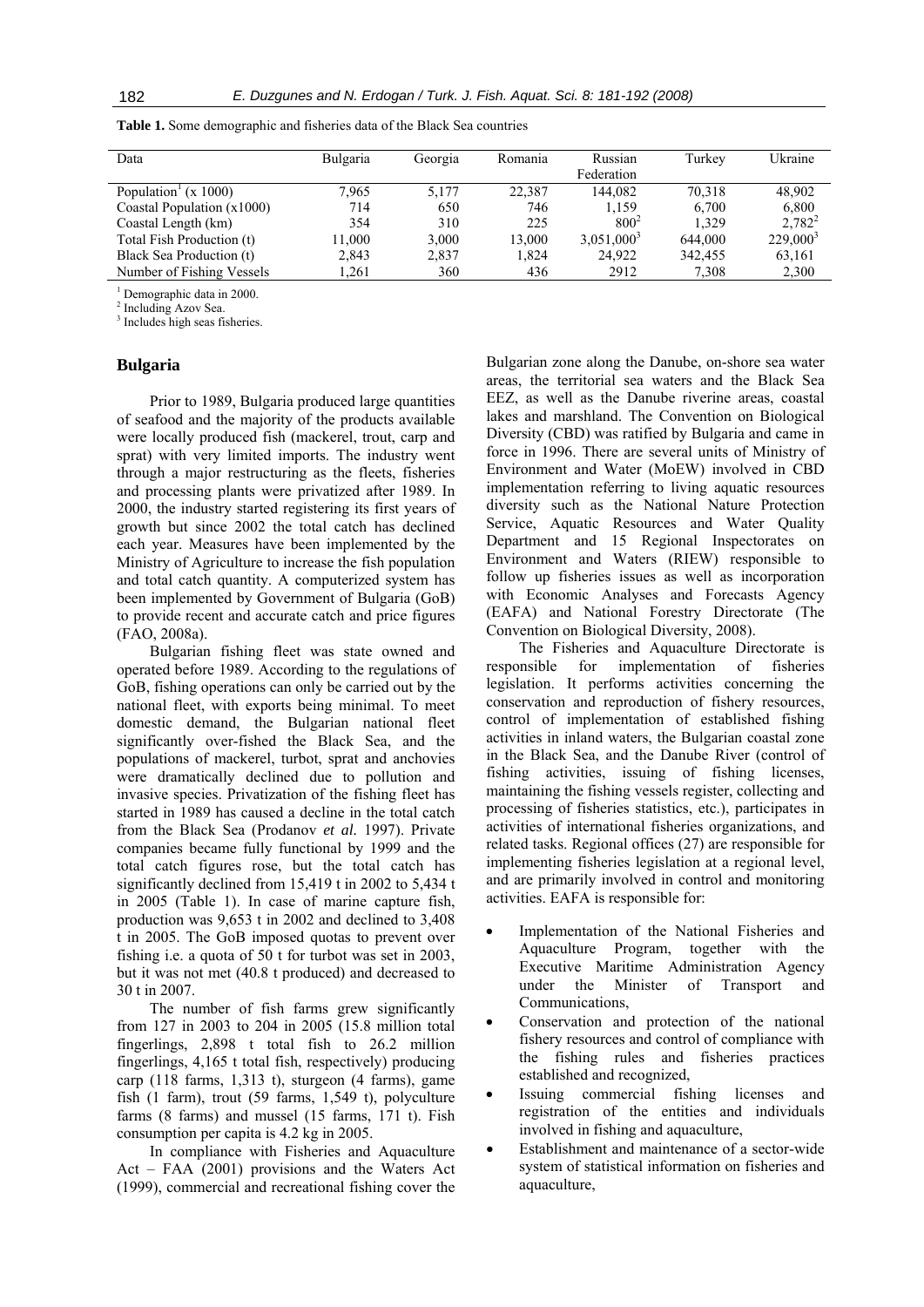• Other functions assigned and provided for by law.

The Executive Agency for Fisheries and Aquaculture, and the Executive Maritime Administration Agency have joint responsibility to the registration and control of fishing vessels. The National Department of Forestry, under Ministry Agriculture, Forestry and Agrarian Reform (MAFAR), is responsible for the safety and control of inland fish resources and areas used for the purposes of angling, under the supervision of its regional offices and units, in compliance with the provisions of FAA and the Forestry Act.

The Scientific and Technical Fisheries and Aquaculture Council (STFAC) is an advisory body reporting to the Agriculture Minister. STFAC gives scientific advise to drafting and implementation of the National Fisheries and Aquaculture Program, the Code of Conduct for Responsible Fisheries, as well as other sector-related legal measures, documents and program, depending on the state of fish and other aquatic stocks, propose measures aimed at their conservation and reproduction, TACs for certain fish species and other aquatic organisms, as well as quota allocation patterns; and report on the social and economic implications of all issues on which it has been required to provide opinions, recommendations and advice.

Bulgarian Fishing Association (Bourgas) and National Fish Producers Association (Sofia) were established in 1998. The first relates mostly to all aspects of the marine fisheries subsector, and second involves primarily freshwater fish producers. Both of them participated in the elaboration of FAA (2001).

The recreational fishers and organizations mentioned above may associate with individuals and organizations in accordance with the Game Hunting and Protection Act.

Various management strategies have been formulated to control fishing effort and promote rehabilitation and conservation of aquatic resources and ecosystems. These measures include:

- Direct limitation of fishing effort through licensing of fishing gear and fishing vessels which are valid from April 1 to March 31 (a fiscal year).
- Closed seasons to ensure reproduction and survival of juveniles (i.e for winter and spring reproduction of trout and other cold water species fishing banned from October 1 to January 31 and for *Huso huso* and *Thymallus thymallus* from January 1 to March 31, for spring and summer reproduction of carp, catfish and other warm water species no fishing season is April 15 – May 31). In case of Danube fisheries there are 30 to 60 days banned period in compliance with the internationals agreements applied to the river in case of sturgeon species and *Alosa pontica*. Closed season starts from

April 15 and lasts 45 to 60 days for Black Sea turbot.

- Rehabilitation of resources through the establishment of artificial reefs (outside mussel installations) is pending on the Bulgarian Black Sea shelf,
- Restocking of the Danube and the inland water bodies with sturgeon and cyprinid juveniles which have been developing since 1998.

Enforcement of fishing activities in Bulgaria's jurisdictional waters is carried out by EAFA and the National Forestry Directorate. Management measures that have been implemented through the legal and institutional framework to control fishing effort include:

- Controls on size and power of fishing vessels (through FAA (2001), the EU-supported Fishing Vessel Register Data project, fishing vessel management scheme, controls on size and power of fishing vessels in line with EU CFP),
- Registration of fishers (all fisher must be registered and anybody working, living or staying on a fishing vessel must have a fisher's registration card).

Efforts and measures undertaken to conserve and rehabilitate the fisheries resources and aquatic ecosystems include:

- Closed fishing areas and seasons, restriction of some gears (bottom trawling and dredging),
- Management zones. Fishing Zone 1, from coastline up to 3 nm and Fishing Zone 2, from 3 nm to EEZ limit has been established through a licensing scheme. The two management zones attempt to provide equitable allocation of resources and reduce conflict between traditional and commercial fishermen.

Crayfish and sea mammal fishing is prohibited. By-catch of sea mammals should be immediately released to the sea. Where the populations of certain fish and other aquatic species have been endangered by overfishing, the Environment Minister may ban fishing until their populations are restored. Under FAA (2001), explosives, poisons and narcotics, electrical fishing, bottom trawls, dredges, firearms, and harpoons are banned as destructive effects to the environment and fisheries resources.

As an input control, fishing effort can be limited by the licensing and registration system of fishing vessels (regards their equipment, gear and fishing method, processing and storage capacities under the responsibility of the Executive Maritime Administration Agency of Minister of Transport and Communications incorporation with EAFA) and fishing gear under the current FAA (2001). EAFA establishes and maintains the registration of fishing licenses, angling permits, and fish farmers.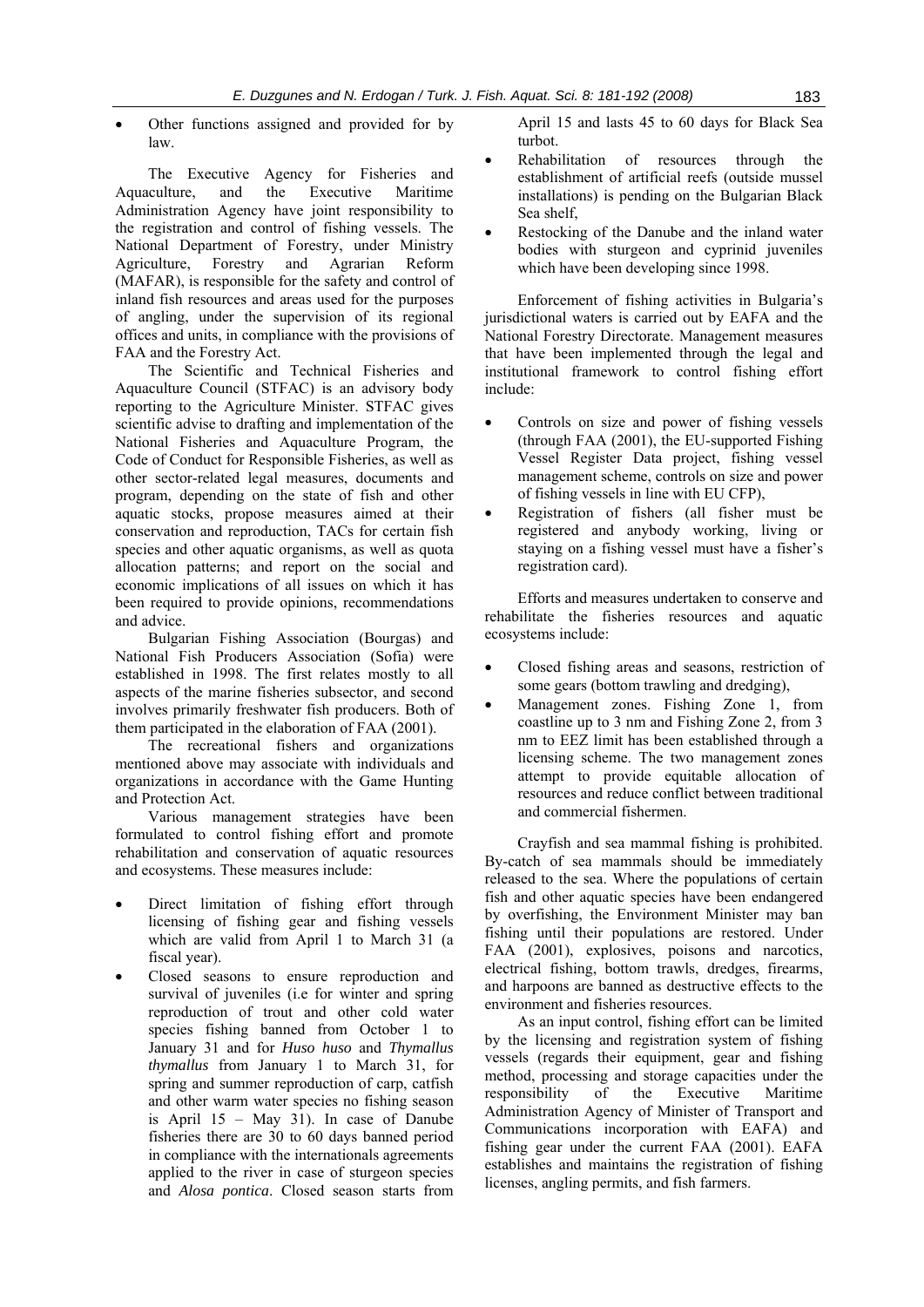Commercial fishing may be carried out by Bulgarian citizens who have come of age, and legal entities that have been granted a commercial fishing license. EAFA incorporates these data in the fisheries statistical information system. The management plan for Bulgarian fleet capacity in line with the EU requirement has been developed by a Working Group (with participation of all stakeholders), for establishment of a balance between biological, social and economic aspects of fisheries which is based on detailed analysis of Bulgarian fishing rights resulting from International Fisheries Agreements and Conventions, the situation of the fish stocks in the Black Sea, and the existing fleet capacity of the country. Foreign vessels can be allowed to carry out commercial fishing in national waters. Log-books containing catch quantities by species, number and size categories in kg (turbot), weight and individual size (sturgeon), allowable by-catch amounts, weather conditions, area coordinates and fishing places should be filled out by masters of fishing vessels (>15 m). In case of open-sea transshipments, vessel masters are required to report detailed data on the place of transshipment, receiving vessel and port destination. The log-book must be submitted to the regulatory authorities when requested. During landing, declaration of origin (contains information about the place of fishing and catch quantities by species) is needed. Fishermen are obliged to fill in the landing declarations and first sales notes with information concerning the quantities caught and fishing zones. First sales of fish and other aquatic organisms is carried out at assembly markets registered under the Commodity Exchanges and Wholesale Markets Act, as well as collection centers and points or retail establishments meeting the requirements under the Veterinary Act.

Fixed trap nets and beach seining sites which the main technical parameters is defined by EAFA in coordination with the Executive Maritime Administration Agency and naval stations and bases of the Bulgarian Army, are the public ownership and allocated to concessions under the provisions of the Concessions Act.

In case of output controls, there is no Individual Transferable Quota (ITQs) system in Bulgaria. Total Allowable Catch (TAC) is applied for turbot and sprat production, and caviar (sturgeon) export.

Monitoring, Control and Surveillance (MCS) measures, and enforcement of fishing activities are carried out by EAFA. Biodiversity control on aquatic resources is the responsibility of MoEW.

Exploitation safety and conservation of fish resources has been exercised by EAFA through its fishery inspection officers and the National Forestry Department (fishing licenses and angling permits, fishing gear, tackle and auxiliary installations, and material compliance with the terms and conditions of using fish resources). Fishery inspection officers check and inspect fishing vessels and vehicles, storehouses and buildings, cooling facilities and

equipment.

Computerized operational catch data are processed and stored in the National Information and Fisheries Statistics System (NIFSS) and used for monitoring purposes. The NIFSS provides information for cross checking of the information on fishing activities, and for detection of infringements of the fishing regime.

In case of first sales of capture fish and imported products, the seller submits buyer copies, declaration of origin and veterinary certificate. National Veterinary Service (NVS) / State Veterinary Control (SVC) and National Agency for Fisheries and Aquaculture (NAFA) are responsible for implementation of the marketing standards for fish and fishery products. The SVC is responsible for control over the quality, packing and labeling of fish and fishery products. The control activities are performed by inspectors of SVC national and regional offices, and include on-site checks of trading and storage sites, market standards.

#### **Georgia**

The main fisheries objective is the Black Sea anchovy and partially Azov Sea anchovy, sprat, whiting, mullet, red mullet, turbot, rapa whelk and dog fish. According to the 2005 data total fish production has declined to 3000 t by 360 fishing vessels (Table 1).

Georgia, as an independent state, does not have any established fisheries policy which regulates marine resources use in the country (UN - Division for Sustainable Development, 2008). According to the existing legislation and Georgia - Ukraine governmental agreement starting from 1997 to 2002, in territorial waters of Georgia anchovy fishing is undertaken by Ukrainian fishing fleet. The conclusions on the commercial fish stock, ecological conditions and prognosis on fishing are provided by Marine Ecology and Fisheries Scientific Research Institute of Georgia on the basis of license given by the Ministry of Environment and Natural Resource.

The coastal fishery in Georgia is performed without registration, though by law the fishery is to be licensed. The fishery is legalized by law "on entrepreneurship" and is controlled by eco police. The coastal fisheries in the Georgian Black Sea area is performed by fixed, throw net, beach seine net, large angle, trap nets of the Turkish production with so called "parachute".

Over the last decade fisheries has lost its historical importance in Georgia which resulted in limited funding and staffing of the Department of Fisheries (DoF) under the Ministry of Agriculture (MoA) which is the lead ministry in the area of fisheries policy and sector development. On the other hand, the Ministry of Environment Protection and Natural Resources (MEPNR) - through the Fishery Branch of its Department of Biodiversity – has the responsibility for the conservation of fisheries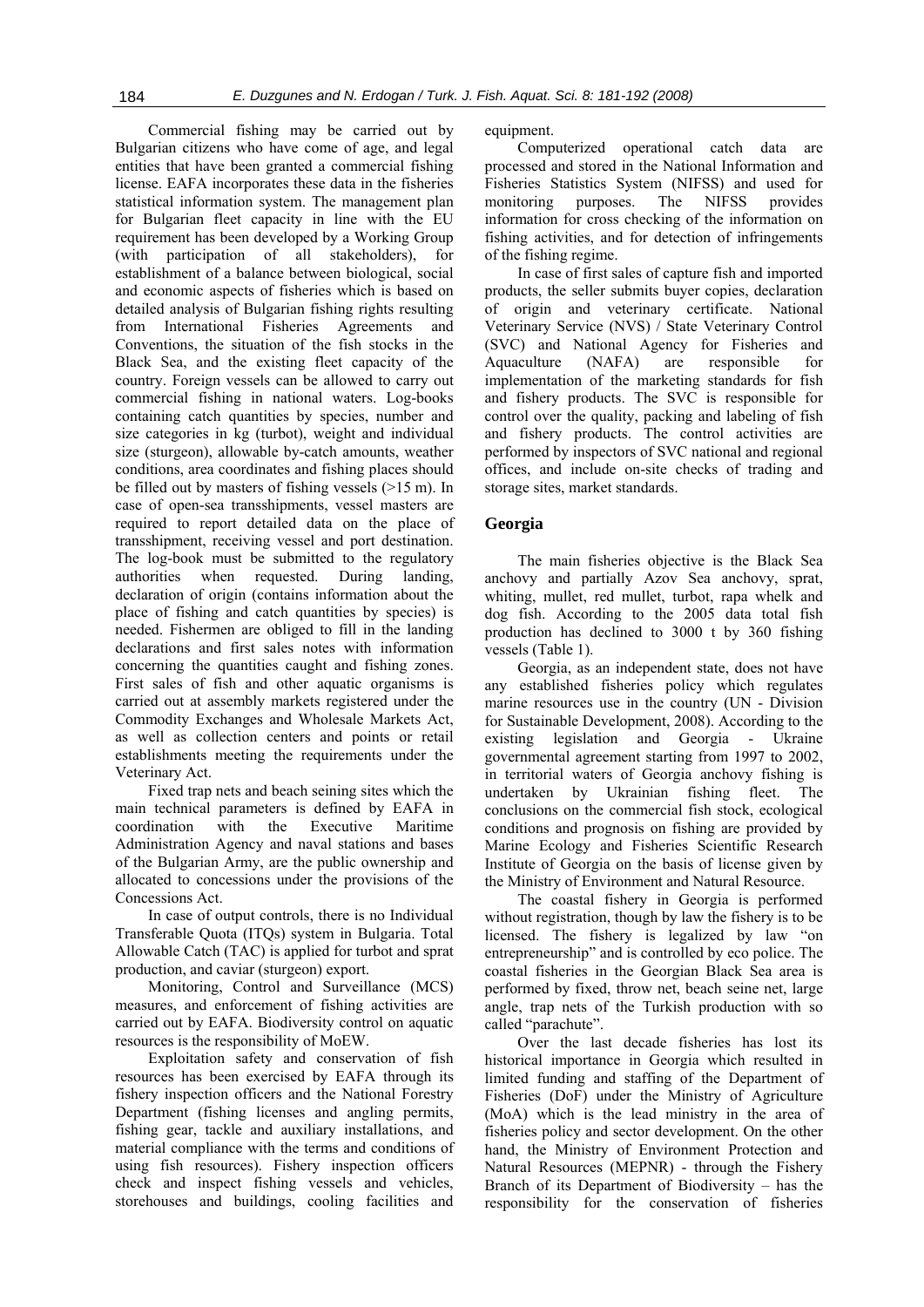resources and the ecosystems. Other government ministries involved in fisheries-related activities are the Ministry of Economics (trade issues), Ministry of Finance (taxation), Ministry of the Interior (border control) and a number of ministerial-linked and semiindependent institutions, such as Ministry of Environment Fisheries Research Institute (MEFRI), the Coastguard, the Marine Authority of Georgia, the Institute of Zoology, the Maritime Transport Administration and the Bucharest Convention through its Commission. In the Ministry of Agriculture, Department of Fisheries, Veterinary Department and Food Products' Expertise and Monitoring Agency are relevant for fishery sector development and management with a policy-making function within the sector, implementation of food safety measures, and licensing for fish production activities.

The Ministry of Environment Protection and Natural Resources has two dependent agencies which are relevant for the Georgian fishery sector: MEFRI, which carries out marine fishery research and recommends allowable catches for the Black Sea; and the Institute of Zoology, which carries out fishery research in inland water bodies.

Eco-police Department of Ministry of Interior is responsible for control of fishing activities and resource conservation, Georgian State Border Guard Department provides control of fishing activities in waters under Georgian jurisdiction, and Coastguard controls and provides surveillance over fishing activities in Georgian marine waters.

The state Department of Statistics is responsible for gathering, analyzing and publishing fishery sector data.

All these governmental bodies are subjected to lacking technical, managerial and financial capacity to carry out their duties efficiently. There is a clear need to increase the competence of the staff to contribute effective and efficient inputs to the duties and responsibilities of the DoF; elaborate a comprehensive government development policy on fisheries in Georgia and set priorities for all types of fisheries, make optimal use of the export potential of fish and fishery products originating from all types of fisheries resources (marine and inland waters plus aquaculture), elaborate draft normative acts within the competence of the department and present them for approval in accordance with existing regulations, prepare a fishery investment program and support its implementation, promote the employment of qualified fishery specialists in fishery enterprises, produce and deliver fish products to satisfy domestic needs.

Rights and obligations of DoF are defined as:

- to promote establishment of fisheries enterprises and introduction of modern production technologies to attract investments together with other agencies, participate in the assessment of fishery stocks,
- to maintain a database of fishery enterprises in accordance with international requirements,
- to make recommendations for fish reproduction, grow-out to commodity fish and for taking preventive measures against fish diseases,
- to study systematically the market for fishery products and provide information on the current situation and trends,
- to prepare plans for the rehabilitation and development of existing fishery enterprises,
- to present proposals for projects, modifications to laws and regulations, plans, government budget, target program.

A national fishery sector policy with objectives or goals for the sector is currently non-existent in Georgia. However, the MoA is preparing a Master Plan for Fishery Sector Development in Georgia, 2005-2020, in collaboration with other relevant ministries and fishery sector stakeholders such as fishers' associations, research institutes and fishing companies (FAO, 2008b). Fisheries has not been recognized as priority sector in the current governmental Economic Development and Poverty Reduction Program (EDPRP) which provides an established overall framework of national economic policy. In the 2004 version of the EDPRP, the only references to fisheries and fish were those in relation to the consumption of meat, fish and dairy products and the investments to be made for the rehabilitation of the fishery sector and artificial restocking of sturgeon in the Black Sea.

At the international level, Georgia became party to a number of conventions and agreements over the last decade;

- Convention on Biodiversity (CBD) (1994)
- Bucharest Convention on Protection of the Black Sea against Pollution (1994)
- Fishing Vessels on the High Seas (Compliance Agreement) (1994)
- United Nations Convention on the Law of the Sea (UNCLOS) (1996)
- Ramsar Convention on Wetlands (1996)
- Convention on International Trade in Endangered Species of Wild Flora and Fauna (CITES) (1996)
- Convention on the Conservation of Migratory Species of Wild Animals (Bonn Convention) (2000)
- Convention on the Conservation of Cetaceans of the Black Sea, Mediterranean Sea and Contiguous Atlantic Area (ACCOBAMS) (2001)

In addition, Georgia has ratified one international fisheries agreement that implements several provisions of UNCLOS, i.e. the Compliance Agreement which is approved by the FAO Conference in 1993 and entered into force in 2003 aim to respond about depletion of fish stocks in the high seas as a result of increasing Illegal, Unreported and Unregulated (IUU) fishing addressing the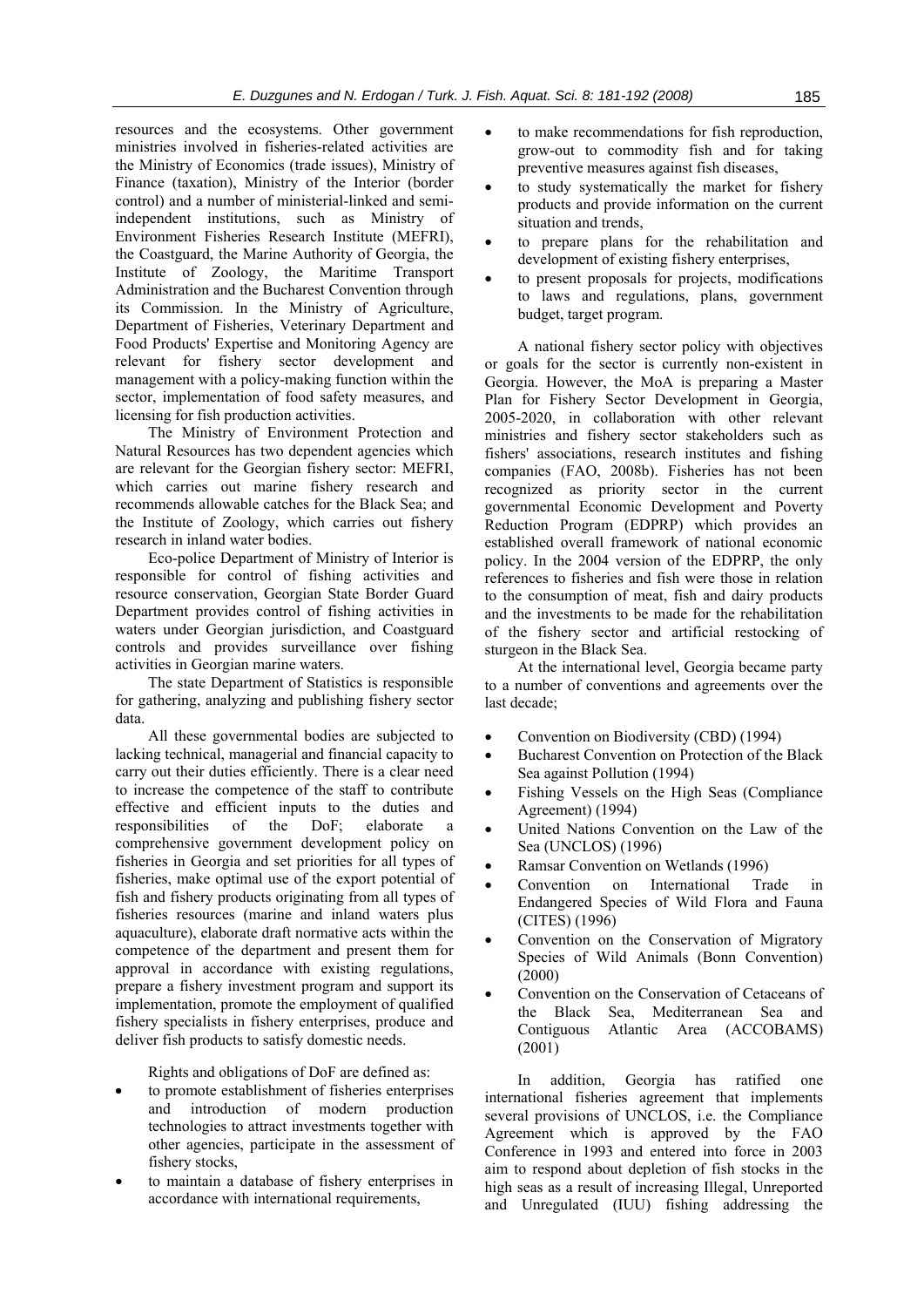problems of "reflagging" and "flag of convenience" practices caused by vessels. Reflagging in the context of fishing involves the registration of a vessel in the jurisdiction with inefficient control and enforcement regimes so as to avoid capture and other fisheries enforcement action. Generally, flag of convenience practices are prevalent in states that are either unwilling or unable to police the fishing rights that they grant. It should be noted that some fishing vessels under the Georgian flag have been quite recently reported as being involved in IUU fishing. In the same context, Georgia has not ratified the Agreement for the Implementation of the Provisions (UNCLOS) relating to the Conservation and Management of Straddling Fish Stocks and Highly Migratory Fish Stocks (UN Fish Stocks Agreement) (UN - Division for Ocean Affairs and Law of the Sea, 2008).

As a member of the Food and Agriculture Organization of the United Nations (FAO), has agreed to the Code of Conduct for Responsible Fisheries. Georgia has aimed to be a member of relevant regional and international fisheries bodies such as General Fisheries Commission for the Mediterranean (GFCM), the European Inland Fisheries Advisory Committee (EIFAC), Network of Aquaculture Centers in Central and Eastern Europe (NACEE) and the Black Sea Fisheries Commission, to be established under the Convention for Fisheries and Conservation of Living Resources of the Black Sea (The Commission on the Protection of the Black Sea Against Pollution, 2008).

At present Georgia has no fisheries law. Recently, however, it has pursued various legal and administrative initiatives that have resulted in the adoption of a number of laws and regulations that address the fishery sector in various aspects including:

- The Georgian Constitution (1995, as amended)
- The Veterinary Law (1995, as amended)
- The Law on Protected Areas (1996)
- The Law on the Protection of the Environment (1996)
- The Law on Promoting and Ensuring Investment Activity (1996)
- The Law on Environmental Permit (1996)
- The Law on Wildlife (1996)
- The Law on Water (1997)
- The Marine Code (1997)
- The Law on the Privatization of State Property (1997)
- The Law on Maritime Areas (1998)
- The Law on Standardization (1999)
- The Law on Food and Tobacco (1999, as amended in 2003)
- The Law on General Procedures for Granting Business Licenses and Permits (2002, as amended in 2004)
- The Sanitary Code (2003, as amended)

At the very beginning of the twenty-first century the MoA started to prepare a new law on fisheries for Georgia. Governmental approval of this law was expected to take place in coming years, after which a number of regulations under the law will still need to be produced.

In case of fishery statistics, there are several collection programs for fishery data, involving the Department of Statistics, the Ministry of Environment Protection and National Resources, and the Department of Fisheries of the Ministry of Agriculture. Data collection of fisheries-related data was not coordinated among the different government units in the past. Data collection for estimating fishing effort did not use sampling techniques. Basic variables such as production by species and prices were obtained directly from the landings of licensed fishing units and/or from market research. Information gaps appeared to exist in the small-scale fishing units sector, since most of these operate without a license. Production was usually reported for the species included in the license. Transboarding of fish and seasonal migration of fishing units seem to constitute two possible factors for unreported catch. A third factor concerns fishing activities that take place using beach seines and other methods that do not use a registered or licensed fishing craft.

Fishing effort information is not collected on a regular basis, thus preventing the formulation of basic indicators such as catch per unit effort (CPUE) by boat/gear categories.

Data collection should be carried out through sampling operations in order to lack of landing data recording system. An inland capture fishery is less important in quantity than marine catch, and would thus justify only a limited investment in data collection. Aquaculture statistics are still fairly unknown. However, in 2004 and 2005, with support from the FAO Technical Cooperation Program, statistical activities are described in much more detail in technical notes on statistics and data collection and in reports of workshops organized by the project.

#### **Romania**

Romania completed negotiations with EU in the area of fisheries in June 2001, accepting the entire "acquis communautaire" without requesting any derogation or transition periods. Romania is member country of EU since 2007.

Fisheries have traditionally been managed by direct restrictions, including seasonal and area closures, minimum mesh size, and access limitations. In recent years, licensing and individual quota system were introduced as effort-control measures, in order to bring fishing effort more in line with the available resources. Licenses relate to a specific group of species or gear type, and usually delimit the fishing area (FAO, 2008c).

Ministry of Agriculture, Forests and Rural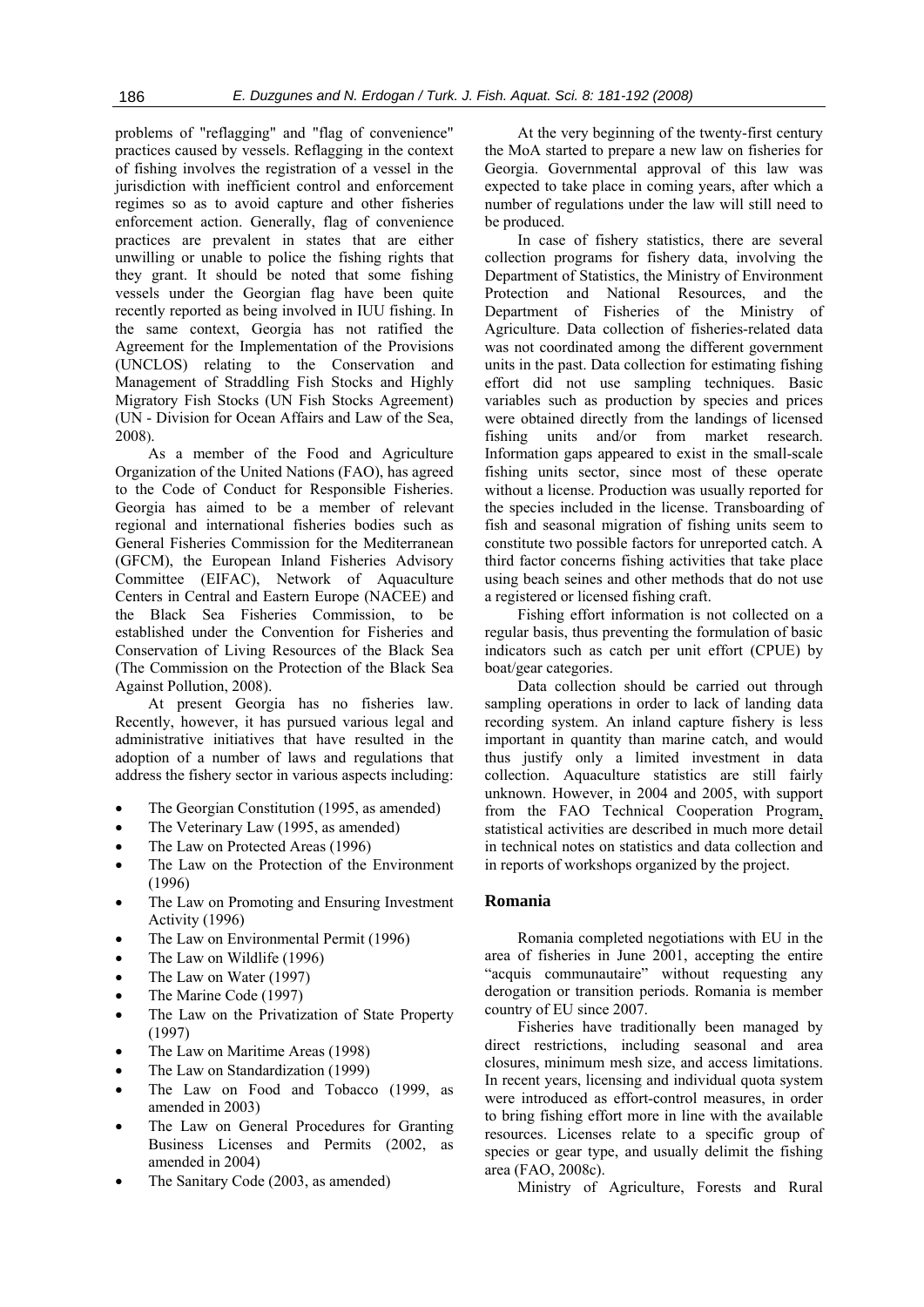Development (MAFRD) is responsible for fisheries policy in Romania through Directorate of Fisheries (DoF). Fisheries resources management is carried out by several institutions, under MAFRD coordination.

The major research topics include:

- The National Company of Fisheries Resources Management (NCFRM) (2002): The major responsibility is to manage the fisheries resources in a sustainable manner by limiting fishing effort and by restocking natural waters,
- The National Forest Administration: It is charged with controlling fisheries in mountain waters, and trout farming activity,
- Danube Delta Biosphere Reserve Administration (DDBRA), (Ministry of Waters and Environmental Protection): The main objectives are to ensure conservation and protection of the existing natural heritage and to promote ecologically sustainable use of its natural resources.

Enforcement in the Romanian fisheries is carried out by the Fishery Inspectorate (under MAFRD, which has 10 branches countrywide (Law no. 192/2001). Fishing activities are managed by different authorities according to their management areas. Quota allocations have primarily been based on historical catch rates, but now being allocated within the limit of the Total Allowable Catch (TAC), based on research studies. Fishing activities in upstream Danube occur within several fishing areas established by the NCFRM, areas that are leased by public tender addressed to legally recognized entities or fishermen associations.

All commercial fishing vessels have to be recorded in the Fishing Vessel Register as a first condition for obtaining a fishing license and quotas. Fishing Vessel Register Office of DoF records the data concerning all fishing vessels in line with EU CFP rules.

Fishery and protection of the sturgeon stocks is based on fishing quotas and TAC approved by the Romanian Academy, as the highest scientific authority and guided by the Convention on International Trade in Endangered Species (CITES). It is compulsory for each individual sturgeon captured to be marked with a special tag to allow easy identification and traceability, and each fisher has to fill out landing declarations with all the catch data: each sturgeon species, the place and time of capture, and biometrical measurements (weight, length).

Marine fishing is based on fishing licenses issued by NCFRM to qualified persons or legal entities. In the Black Sea, the use of fishery resources is provisionally free of charge to allow marine fisheries development, with a tax of 1% on sales. In the coastal fisheries, the precautionary principle is applied by forbidden fishing activity by trawlers within the area of the DDBRA and in less than 20 m depth for the rest of the coast.

The current enforcement system is mainly based

on logbooks, landing declarations, and compulsory first-sale notes of the landings, with penalties for violations of the rules.

Fishery, by itself, receives no direct subsidies from the state, but there are some exemptions from VAT and excise taxes for fuel used by the fishing fleet in the Black Sea.

In the future, the major supplier of domestic fish is expected be fish farming, by modernizing fish farms and diversifying cultivated species. In order to reach the EU fish consumption level, fish production should be increased 53,000 t in 2007, but Black Sea production is estimated to increase to 10,700 t by modernizing of fishing fleet units.

The development of the fisheries sector in Romania aims to ensure a balance between stock size and exploitation level, strengthening and developing the competitiveness of certain economically viable undertakings, stabilizing the fish market, improving fish products quality, and supporting the economic development of fish-dependent regions.

The National Institute for Marine Research and Development "Grigore Antipa" in Constanta is responsible for most of the research in the Black Sea. Research in the Danube Delta area and the Danube River is carried out by the National Danube Delta Research Development Institute, Tulcea. The major research topics include:

- Developing artificial spawning and rearing technologies for different fish species,
- Developing sturgeon culture to obtain high quality caviar and fresh fish,
- Improving existing technologies for artificial reproduction and breeding in a freshwater environment, using extensive and intensive systems,
- Introduction of paddlefish to Romanian fish farming.

University of Galati, through its Department of Fisheries and Aquaculture, is the most important provider of higher training in fishery. At the same time, each of the domestic agricultural universities offers in their curricula training in fish breeding for day or regular students, but with different emphases and subject matter.

### **The Russian Federation**

Russian Federation has a long fisheries tradition in the Black Sea and ocean fisheries in administration, legal framework and research activities. Capture fisheries are carried out in the Azov and the Black Sea.

After the fall of the Soviet Union, fisheries sector in Russia and Ukraine had been severely impacted. The Black Sea fisheries was carried out by cooperatives as state corporations or as collectives (*rybkolkhoz*) which have fishing vessels, research vessels, planes and helicopters (Honneland, 2005).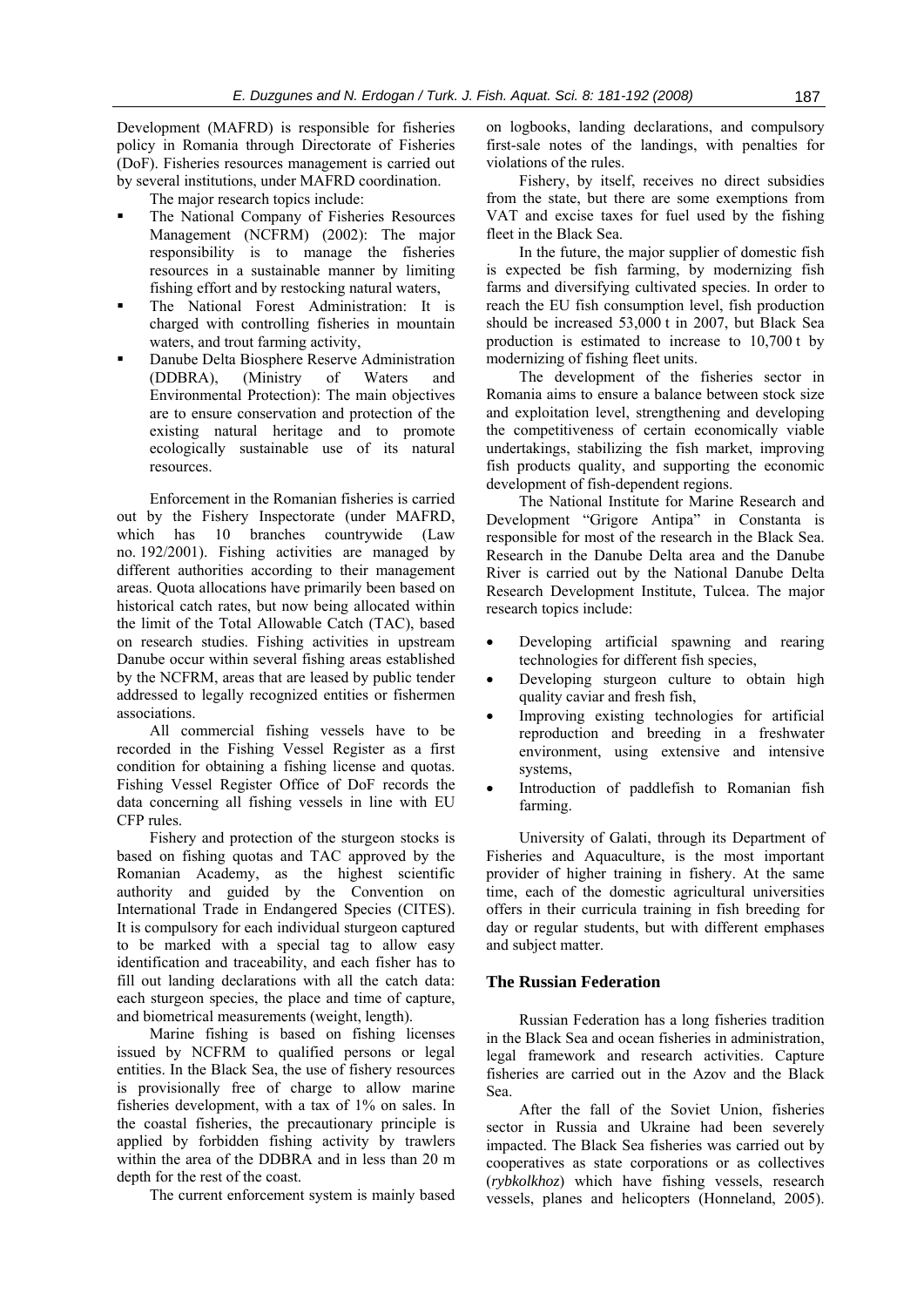There were special academies educating sailors and fishermen, investing in the development of knowledge and human resources. There was a separate Fishing Ministry in the USSR and fishing sector has experienced degradation in the state bureaucracy. Responsibility for fisheries became vested in a State Committee for Fisheries and was then moved further down to a Fishery Agency, sorting under the Ministry of Agriculture. After 1991 the Russian fishing bureaucracy has earned a reputation as corrupt and inefficient. In effect, the fishery sector has lacked coordination on a federal level, which seems to have lost command in a frequent reform activity. The latest ongoing bureaucratic reform which implies that political, executive, and controlling functions are to be more clearly separated.

Department of Fisheries under the Ministry of Agriculture is responsible for the formulation of the general fishery policy in the Federation, as well as the fishery regulations. At present, Fishery Agency is responsible for services and contract with the different agents within the sector. After the reform the most important control institutions are the Veterinary Service and the Federal Border Service. Fishing Inspection Service continues control activities. In December 2004 a new Federal Fisheries Law came into effect. Law on Russian Exclusive Economic Zone was adopted in 1998, forming a legal foundation for state rule in the economic sea areas of Russia. Concept for the development of fisheries in the Russian Federation towards 2020 is the other important strategy document from 2001 which sketching out some of the major challenges Russian fisheries face, and measures that will be taken in order to meet these challenges (Dvorynakov, 2001).

According to the new Fishery Law, fishery resources have been managed by quota system. The Black Sea fisheries are regulated by "Rules of Commercial Fishing in the Basin of the Azov Sea" and "Rules of conduct for fisheries, the protection and exploitation of live resources in the Economic Zone of USSR in the Black Sea" for Soviet fishing organisations and fishing vessels. Besides these regulations, commercial fisheries are governed and further specified by the 'Regimes of Fisheries', an annual set of regulations. All the vessels and fisherman should have license and needs registration.

The quota for industrial fisheries in Russia's internal marine waters, territorial sea and the EEZ is provided by the annual Total Allowable Catch (TAC) proposed by the assessments of particular fisheries institutes and the administrative boundaries of the basins controlled by particular fisheries directorates (*rybvods*). Small fishing enterprises in important fishing areas are sometimes united in associations on an administrative district basis (Lykova, 2000).

Currently, there are several institutes of marine fisheries and oceanography (NIRO) that are responsible for assessment of resources and research in fishery science. General methodology and coordination issues in fisheries research are covered by the central fishery institute VNIRO, in Moscow.

#### **Ukraine**

In 1995, Ukraine established its Exclusive Economic Zone (EEZ) in the Black Sea, on the basis of the UNCLOS. Biological resources in the Azov Sea form a common resource for the two countries on the basis of the Agreement with the Russian Federation (1993). In 1999, Ukraine ratified the United Nations Convention on the Law of the Sea of 10 December 1982 and in 2002 ratified the Agreement relating to the Conservation and Management of Straddling Fish Stocks and Highly Migratory Fish Stocks (Global Forum on Oceans, Coasts, and Island, 2008).

Current problems in Ukrainian fisheries are connected with the general crisis in the economy of the country, following the transition from a centrallyplanned to a market economy. The major problems are high costs for supplies of materials and machinery, high credit costs, taxation policy, extremely strict taxation, wrong privatization legislation, absence of circulating assets in enterprises and laws concerning fisheries and aquaculture, criminalization of fisheries business, and shadow turnover of the greater part of the capital. Formation of a competitive environment is still at an early stage (Toje and Knudsen, 2006).

Government support for fisheries as it exists in many countries has not yet been established in Ukraine. Ukraine has no wholesale markets for fish products, so expenses for sale of fish products in the domestic market approach half of total commercial costs. In 1995, Ukraine introduced obligatory certification of canned products, and in 1998 certification became obligatory for smoked, cured and salted fish.

The State Register of Ukraine is responsible for technical surveillance and classification of marine vessels. As fisheries legislation is still developing, private investment in the fisheries sector in Ukraine has been limited.

Fisheries research and planning institutions still exist in the country. Ukraine has great industrial and scientific potential in fisheries and aquaculture, and there are active specialized high schools and educational institutes for the fish industry. There are program for professional re-qualification and certification for fisheries.

For ship owners and leasers operating on the high seas, the primary problem is to provide the vessels with the circulating capital for fisheries. Bank credit in Ukraine is very expensive, so the main source of circulating capital is the fish caught.

Until the mid-1990s, Ukraine applied Soviet standards for fish products, their processing, storage, packaging and sale. Starting from 1992, Ukraine has been developing and adopting new standards for fish products, including those aimed at satisfying EU requirements.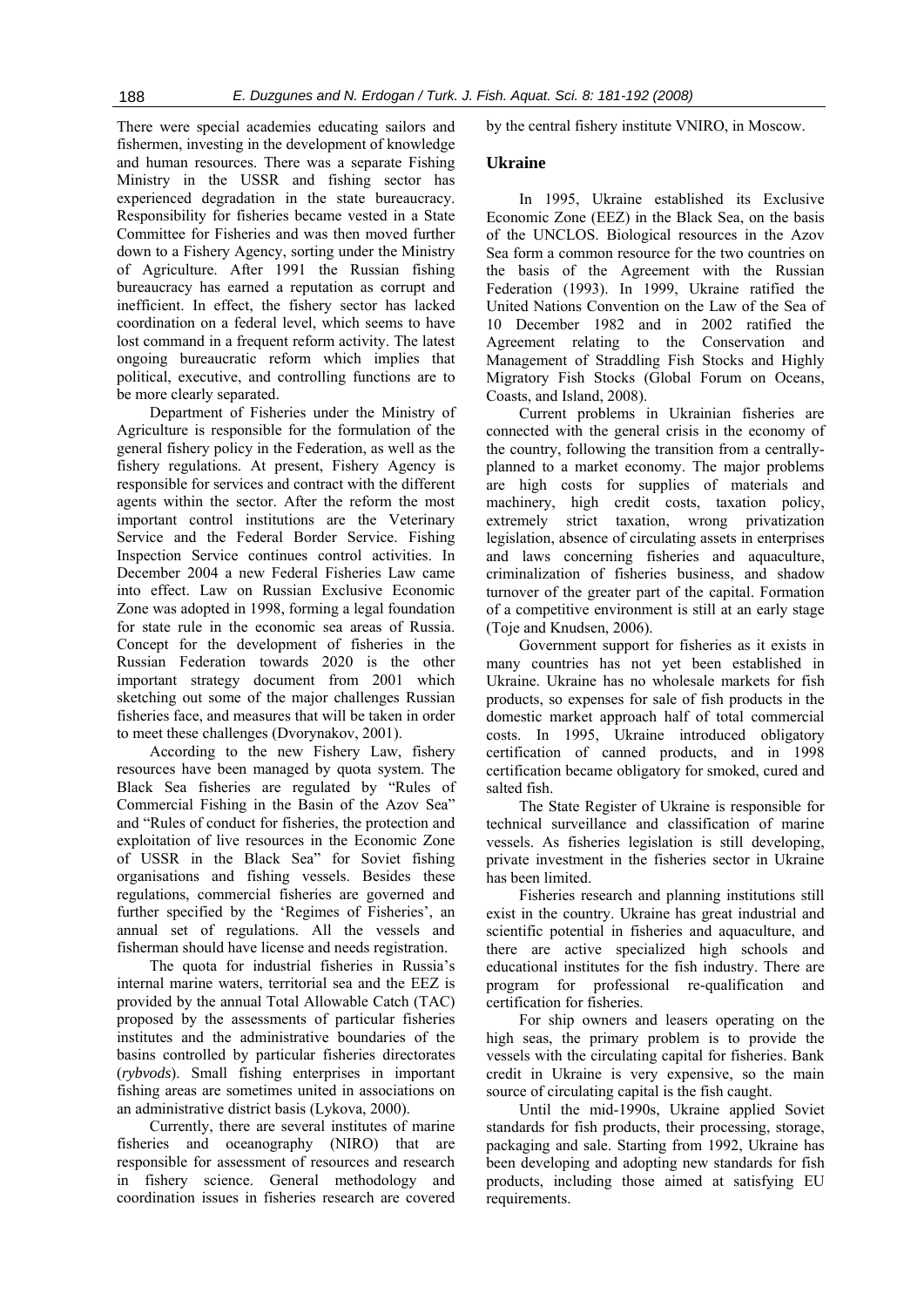Ukrainian fisheries and aquaculture are overcoming the crisis situation and transforming. The Ukrainian economy is moving towards a free market basis, so for fisheries enterprises the most urgent need is to arrange their activities on the basis of up-to-date efficient management, with development of market studies.

The reference points for development are still the achievements of the 1980s, which were based on a centrally-planned economy and no private property. The disappearance of this economy, beginning in 1990–1991, resulted in a sharp decline in national output of fish products. From 1989 to 1994, fish production in Ukraine fell mainly due to the greatly diminishing fishing effort and corresponding catch on the high seas and in the Black and Azov Seas, and declining aquaculture production. It was induced by the severe economic crisis in the country. Based on analysis of fisheries and aquaculture development in Ukraine in the 1990s, it should be noted that in the economic crisis, the marine and oceanic fisheries were more attractive for business than aquaculture. For the period from 1993 to 2001, the catch in the Azov and Black Seas increased from 26,000 to 91,000 t. Output from aquaculture in the late 1990s decreased from 136,000 to 30,000 t and stabilized at this level.

In the near future, with the improving economic situation in Ukraine, expansion of business initiatives could be expected in all fisheries aspects. The basis for development is the availability of underexploited resources in the Azov and Black Seas, plus the technical inheritance from the USSR in material and technical terms, including the fleet, the system of pond farming, facilities for fish food processing, fishing ports, fish processing enterprises, old traditions in fisheries and aquaculture, fish products consumption, and availability of skilled staff and an education system for their training.

Together with imported fish products, it should allow annual fish consumption in Ukraine to reach 15–18 kg per capita.

In the Black Sea within Ukrainian waters, according to YugNIRO (Research Institute in Kerch) assessments, the stocks of European sprat, whiting, dogfish, rays, haarder, rapa whelk are underexploited. The wintering concentration of Black Sea anchovy in the waters off Georgia is fairly exploited; this stock is accessible to Ukrainian fishermen in accordance with the Ukraine-Georgia Agreement on fisheries. The attractive aspect of the sea fisheries in the Azov and Black Seas is the good efficiency of the fisheries, especially of small pelagic fishes. Modernization of large old trawlers increased their productiveness by a factor of two to three, but such fleet re-equipment, management and operation in marine fisheries in an efficient and profitable way requires high preliminary and ongoing investment.

Under the current conditions in Ukraine, where commercial bank credit is expensive, the alternative to the long-term bank credit may be leasing in the form of credit-rent, which is widely used in many countries for fleet shipbuilding and modernization.

Fisheries policy in Ukraine is still developing. In 2000, the Ukrainian Parliament approved a Concept Paper on fisheries development of Ukraine. The Concept Paper outlined the strategic directions of government policy in the sphere of fisheries. The most important elements are creating favorable conditions for stabilization and steady improvement in production of competitive fish products; and fulfilling the population's needs for fish products. The Concept Paper recognizes the important role of fish products in national food security. The most important objectives are renewal and modernization of the fishing fleet and the technology of the fishing and processing companies, improved efficiency in fish stocks utilization, ensuring the reproduction and protection of fish stocks, improved quality and increasing range of fish products, development of international scientific and technical cooperation and external economic links, harmonization of the laws of Ukraine on quality of fish products with standards of the EU and other countries, structural reforms and property reforms, and improvement in the quality of staff training to meet international standards.

The Concept Paper indicates that implementation should be through state regulation and management of aquatic living resources and fisheries on the basis of scientific data, monitoring of the state of resources and fisheries control.

#### **Turkey**

Turkey is the most important country as to realize maximum fish production from the Black Sea, having a wide range of fisheries infrastructure and legal framework, and long fishing tradition in the region.

The Ministry of Agriculture and Rural Affairs (MARA) is the main state organization responsible for fisheries (including aquaculture) administration, regulation, protection, promotion and technical assistance (The Ministry of Agriculture and Rural Affairs, 2008). All activities in fisheries and aquaculture are based on the Fisheries Law No. 1380, enacted in 1971. With this law, and its related bureaucracy, definitions were codified. Based on this law, regulations and circulars are prepared to regulate fisheries. The Fisheries Law No. 1380 of 1971 as amended by law 3288 of 1986. According to Laws 1380 and 3288 and Continental Waters Law No. 2674 of 1982, foreigners are not allowed to take part in commercial fishing activities. In accordance with the laws, every year commercial fisheries and sport fishing circulars are published and announced in the official journal about the restrictions for stock control (FAO, 2008d).

MARA undertakes its duties in fisheries management through four General Directorates, as well as the District and 81 Provincial Directorates. Control Sections of 81 Provincial Directorates of MARA are responsible for implementing fishing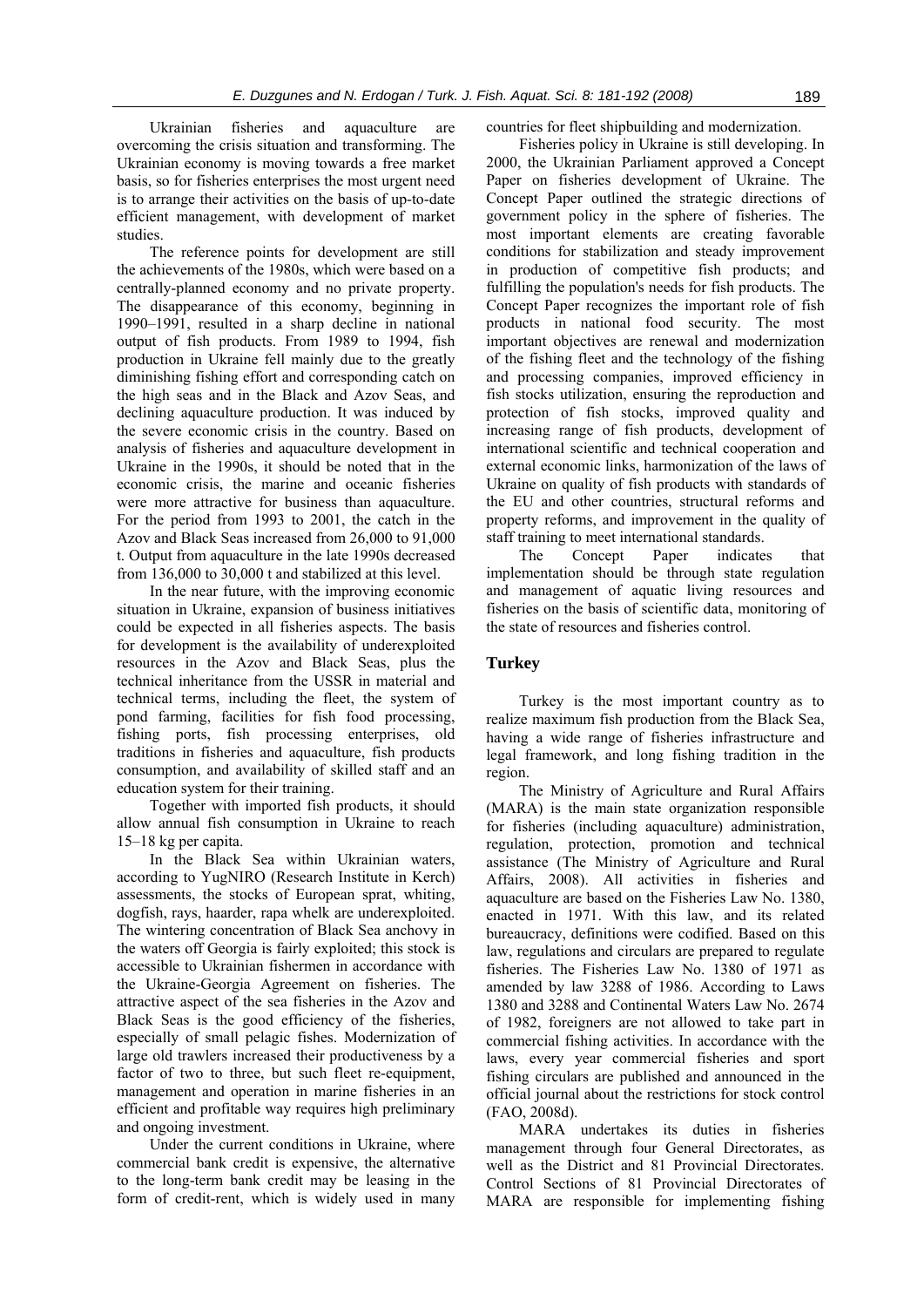regulation arrangement and control the fishing stated in the annual ministerial circulars. Additionally, Coastguards from the Ministry of Internal Affairs also have the responsibility of controlling the fishing in some defined areas.

The fisheries laws give the major responsibility of fisheries to the MARA, and during 1980's, significant effort was devoted to preparing laws and by laws which are related to the management of coastal and inland resources. A significant part of legislation prepared in this period deals with protection and conservation issues. These include laws on environmental protection, national parks and the protection of cultural and national wealth, which may limit some fisheries and aquaculture activities. As a result, a number of ministries and institutions established in the 1980s such as the Ministry of Environment and Forest, Under Secretariat of Maritime etc. is involved in the decision making process regarding fisheries and aquaculture.

The State Planning Organization prepares longterm development plans and annual programs conforming to the targets of the sector determined by the government, and coordinates activities of the ministries and public institutions concerning economic, social and cultural policies, to ensure efficient implementation and advise the government regarding fishery policy issues. Fisheries production data are gathered and evaluated by the State Statistics Institute in collaboration with the MARA. The institute uses a complete questionnaire method for large scale fishermen, and sub-sampling for small scale fishermen.

The Under Secretariat of Foreign Trade of the Prime Ministry is the other public organization which regulates fish exports and imports regime.

The Agricultural Bank of Republic of Turkey and Under Secretariat of the Treasury operate credit and incentive schemes to support the fisheries and aquaculture sectors.

The Scientific and Technical Research Council also plays an important role organizing and subsidizing research activities.

The Export Promotion Centre of Turkey, which is the only public organization in this field, acts as an intermediary in establishing business contacts between foreign importers and Turkish exporters to develop and to promote Turkish fisheries exports.

Governmental policy towards the fisheries sector has traditionally focused on stimulating production and has included both fisheries management and fisheries development measures. The development of fisheries in Turkey is decisively linked to the economic and social strategy outlined in the National Five Years Development Plan and the National Annual Program. Management of fisheries in Turkey has been under the jurisdiction of the MARA which is responsible for the formulation of fisheries regulations and development programs.

In 2002, a study on the Turkish fisheries sector and legislation was undertaken as part of an EU Project titled "Support to the Turkish Authorities in Charge of Legislative Alignment to the Acquis in the Fisheries Sector". The overall objective of the project is to enhance the sustainable contribution of the fisheries sector to the national economy and prepare the sector for Turkey's accession to the European Union by implementing relevant legal, institutional and structural policy reforms identified in the Fisheries Sector EU Alignment Strategy developed by the Fisheries Working group (includes officials of the Fisheries Department of the MARA, the Coast Guard, the State Statistics Institute and other stakeholders from the fisheries sector).

The project's immediate objectives are sector management, including conservation, inspection and control, resource management and structural adjustment practices, common market organizations and producer organizations, adoption of market standards (including quality control) and market statistical information system and design of an intervention system, and development and implementation of a computerized fisheries vessel registration, vessel monitoring and statistical information system in compliance with current relevant EC legislation.

According to the Fisheries Law of 1971 and 1986, licensing both fishermen and their vessels has become compulsory. During the fishing season fishermen can fish in all waters any species by any amount with fewer exceptions as closed areas and gear type in the specific areas which are identified in the annual circular.

Fishing regulation is based on the following criteria (Duzgunes, 2007);

- Minimum mesh size (i.e. trawl net 20 mm in the Black Sea and 22 mm other seas),
- Minimum fish size (length (cm) and/or weight (g),
- Closed area and terms for specified gears and/or vessels,
- Closed season and area,
- Species under full conservation (dolphin, seal, salmon, sea turtle, sponge, corals and sturgeons),
- Completely banned fishing methods and fishing gears,
- Gear restriction for identified species,
- Gear or fishing method restrictions,
- Some restrictions concerning pollutants.

Seasonal prohibition protects spawning stocks as it bans the use of trawl and purse seines between May and September. Zone restriction refers to the law against fishing within three miles from the coastline.

There are no other management measures such as TACs and landing quotas, exclusive regional or sub regional fishing permits. Almost half of the fishery regulations are targeted trawls and similar fishing gears. But the current regulations and measures which are using ineffective methods and insufficient prohibitions and inspection do not support the fish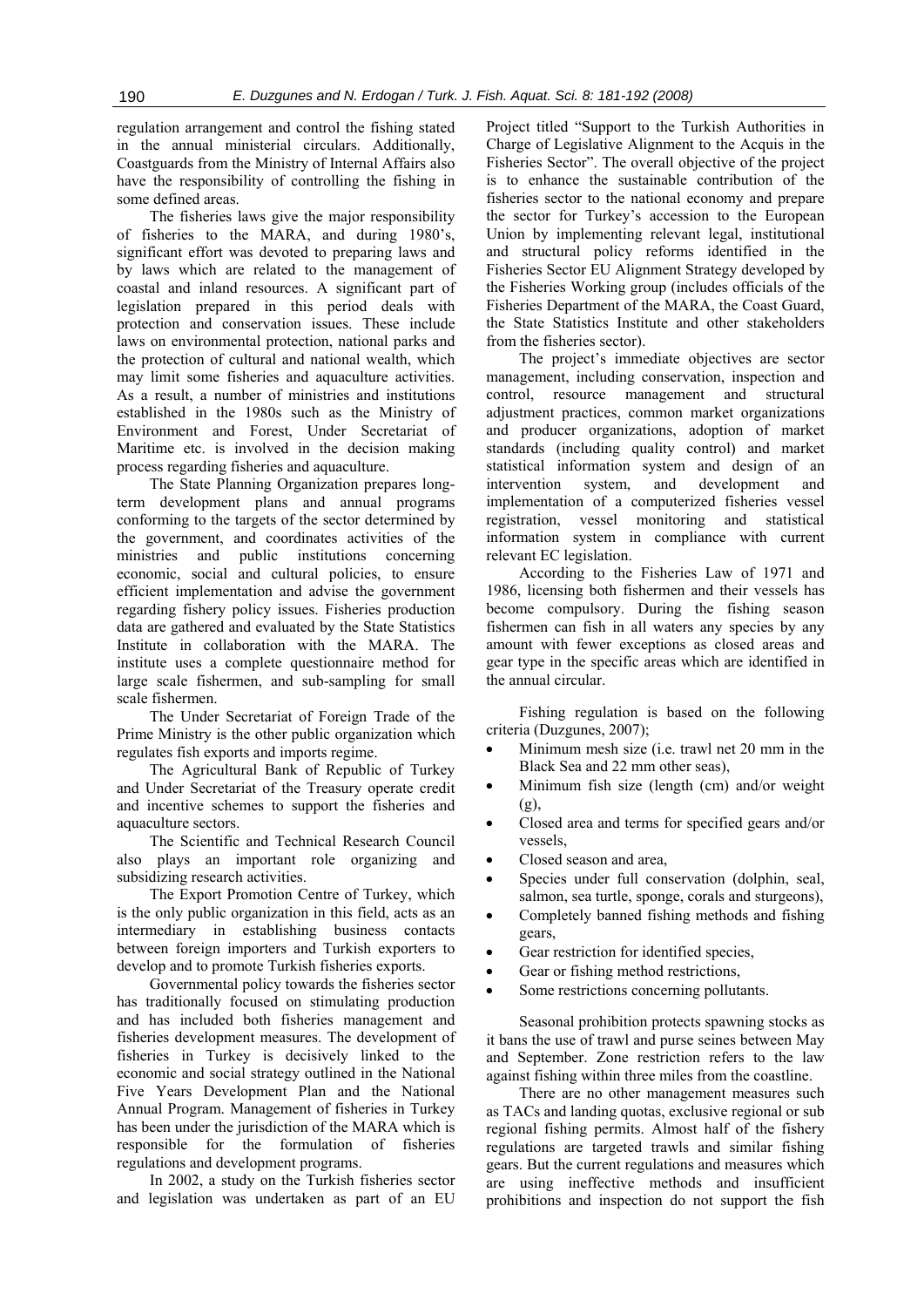resources to recover (OECD, 2008).

Trawling is not allowed in the area within three miles off the coast.

Fleet capacity was frozen by not permitting to construct and license new vessels over 12 m in 1991. In 1997, all licensing was stopped for new fishing vessels. However, limited numbers of licenses were granted to fishing vessels for short periods in 1994, 1997 and 2001. No vessel entry into the fleet has been allowed since 2002. New entries are only allowed when a vessel is exiting the fleet. In such cases maximum 20% increase in length is tolerated. Both in case of modification and replacement of vessels, engine power or tonnage are disregarded.

Effective control of fishing effort might be achieved by a development of the current system for licensing of fishermen and boats. Licenses might specify not only a simple permission to fish but also more detailed control measures such as the gear to be used, the areas and periods to be fished, or even the ports at which fish should be landed.

The registration of fishing vessels and fishermen has been conducted in accordance with the FAO standards by Provincial Directorates. The MARA is currently founding a central registry system of vessels at the General Directorate of Protection and Control in Ankara collaborating with Under Secretariat of Maritime Affairs (The General Directorate of Protection and Control, 2008).

The Government of Turkey has improved hygienic conditions in processing plants, raw material and the marketing to improve the quality of fish and fishery products, in line with the EU regulations.

Some threatened species such as sturgeon, marine mammals and sea trout are under full protection.

According to 2006 data total fish production is 488,966 t of which 340,350 t is obtained from marine capture fisheries. Fish consumption per capita is 7-8 kg (TUİK, 2007).

In order to promote production in fisheries sector, Turkish Government has introduced several state aid measures including export refund for prepared and preserved fish, tax relief scheme for diesel oil used in fishing vessels, aquaculture support scheme, and subsidized credit scheme for fishermen and fish farmers.

Other mechanisms concerning fisheries management are multilateral agreements (EU CFP, FAO, GFCM, OECD, EUOROFISH, ICCAT, EIFAC, CITES) bilateral agreements (Algeria, Morocco, Ukraine, Bulgaria, Romania, Georgia, and Yemen) and technical and control measures for migratory species.

Turkey currently has a well-established fisheries and aquaculture education system which is part of the Turkish higher education system. Turkey has significant know-how and research capacity. Fisheries and aquaculture education are performed by high schools, vocational high schools, fisheries, marine science and agriculture faculties, and marine science institutes. There are only 3 high schools which are under control of the Ministry of Education; students enter at the age of fifteen. Vocational high schools and faculties are part of the higher education system elected through a central entrance exam. Duration of the vocational high school education is 2 years and courses include hydrobiology, water quality, fish biology, fishing, aquaculture and processing (Okumus, 2007).

At present, there are 12 Fisheries and 2 Marine Science Faculties, and 5 Departments at agriculture faculties providing undergraduate and graduate education (Ustundag, 2007). Undergraduate education lasts four years and includes courses on basic aquatic sciences, fisheries biology and management, aquaculture and fish handling, processing and marketing. Acceptance for Master of Science (MSc) and doctorate (PhD) programs depends on again central examination (called graduate entrance exam) and success at undergraduate level. MSc and PhD programs may last 2-3 and 3-6 years respectively. These educational institutes are the part of the national higher education system, are being harmonized with the EU higher education system, and are distributed all around the country. However, the practical training opportunities are insufficient due to the high number of students and lack of physical infrastructure. Each year more than 300 students graduate from these faculties, but the numbers employed by the sector itself are very limited, mainly in aquaculture, processing and fisheries administration (Okumus, 2007).

Research and development activities are performed by above mentioned higher education institutions (faculties, departments and institutes) and Research Institutes of MARA which are situated on the Black Sea coast (Trabzon), the Mediterranean coast (Antalya), the Lakes Region (Egirdir) and the Eastern Anatolia (Elazig). Institutes in Egirdir and Elazig are mainly responsible for freshwater, while the others combine coastal waters and freshwater research. The institutes mostly conduct practical and applied research for collecting basic data needed for fisheries management and aquaculture development. Training courses are generally organized by MARA and conducted by university teachers, MARA's own experienced staff and international consultants. Extension and dissemination of information and knowledge is carried out by various units of MARA (research institutes, relevant departments and provincial directorates), but it is the weakest link of the support services for fisheries and aquaculture development. Consultancies are provided free of charge by MARA and universities (Okumus, 2007).

#### **Conclusion**

The Black Sea Region is distinguished by its enclosed and international nature. Of its six bordering countries, Turkey, Bulgaria and Romania have ratified GFCM, and Romania and Bulgaria became